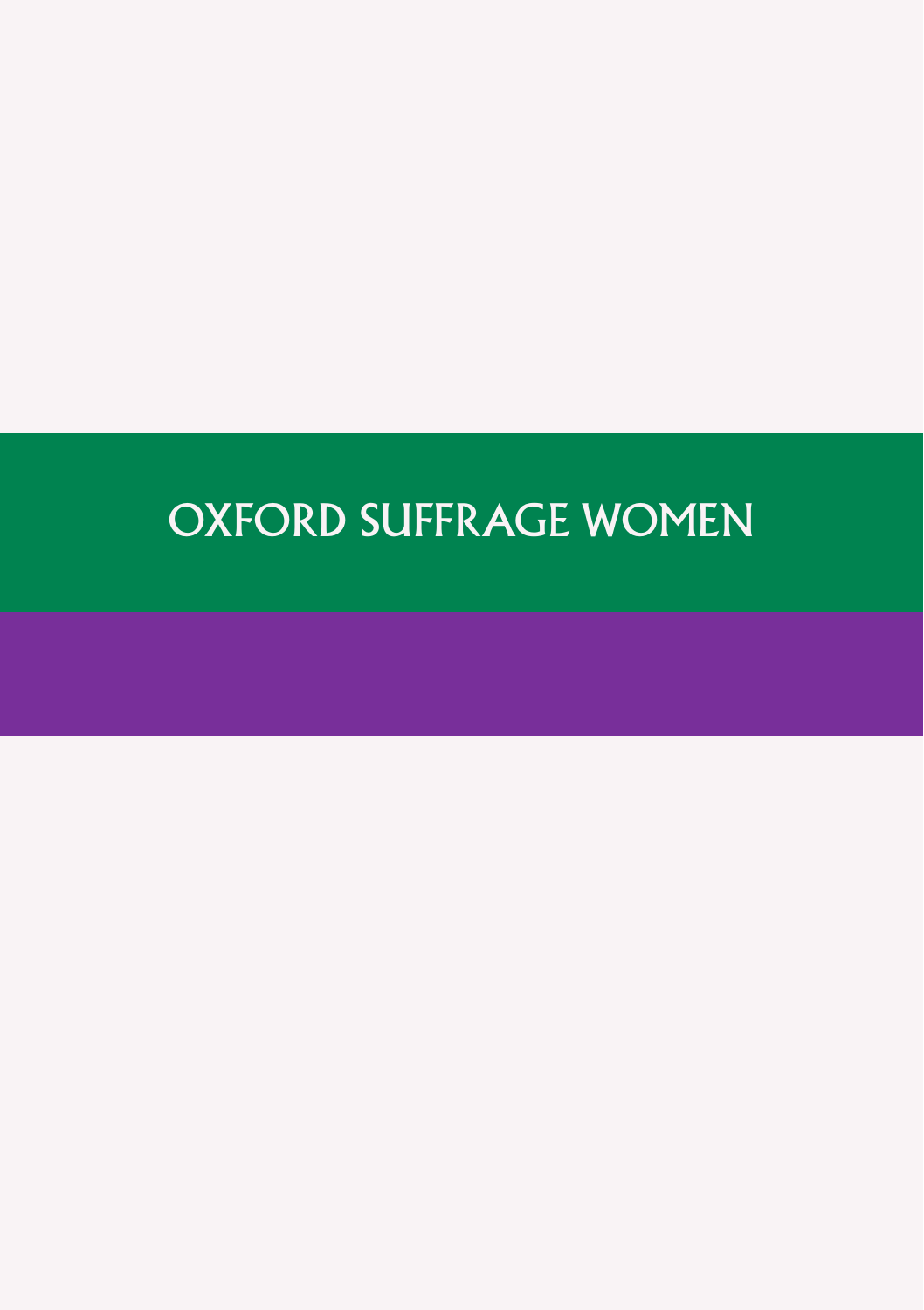Kathleen Courtney Emily Wilding Davison Helena Deneke Grace Hadow Margaret Haig Thomas Winifred Haverfield Eleanor Lodge Hilda Lorimer Agnes Maitland Jessie Payne Margoliouth Clara Evelyn Mordan Eleanor Rathbone Myfanwy & Olwen Rhys Margaret Robertson Annie Rogers Maude Royden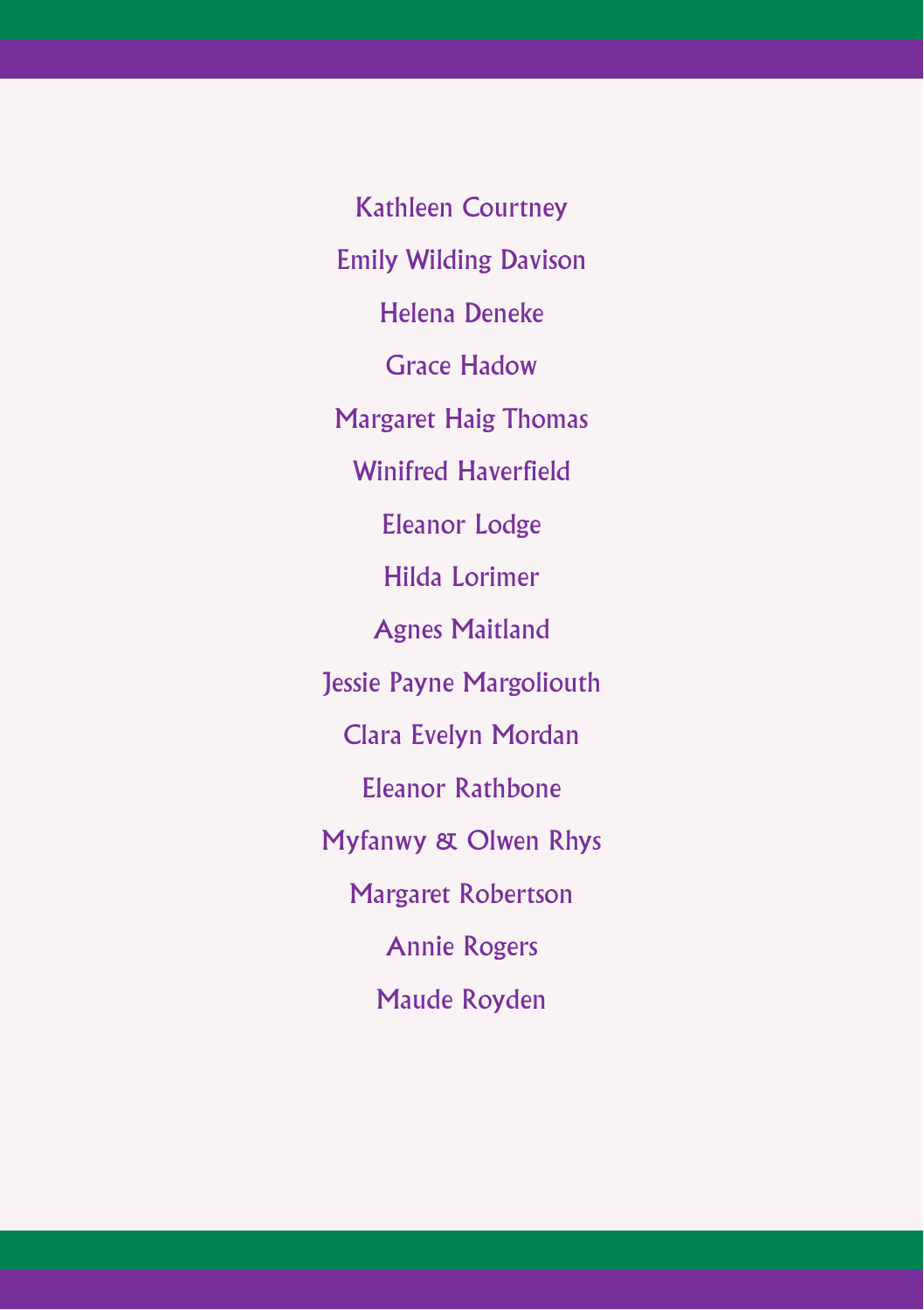## Kathleen **Courtney**



#### (1878-1974)

Kathleen Courtney read Modern Languages at Lady Margaret Hall (1897- 1900) and retained a connection with Oxford through her friendship with Maude Royden and her involvement in the Oxford Women's Suffrage Society (OWSS).

She also served as secretary of the North of England Society for Women's Suffrage and honorary secretary of the National Union of Women's Suffrage Societies (NUWSS). She was only one of three British delegates who attended the international peace conference at The Hague in 1915, and remained an active internationalist.

Courtney was one of the founders of the Women's International League for Peace and Freedom, serving as its chair for ten years.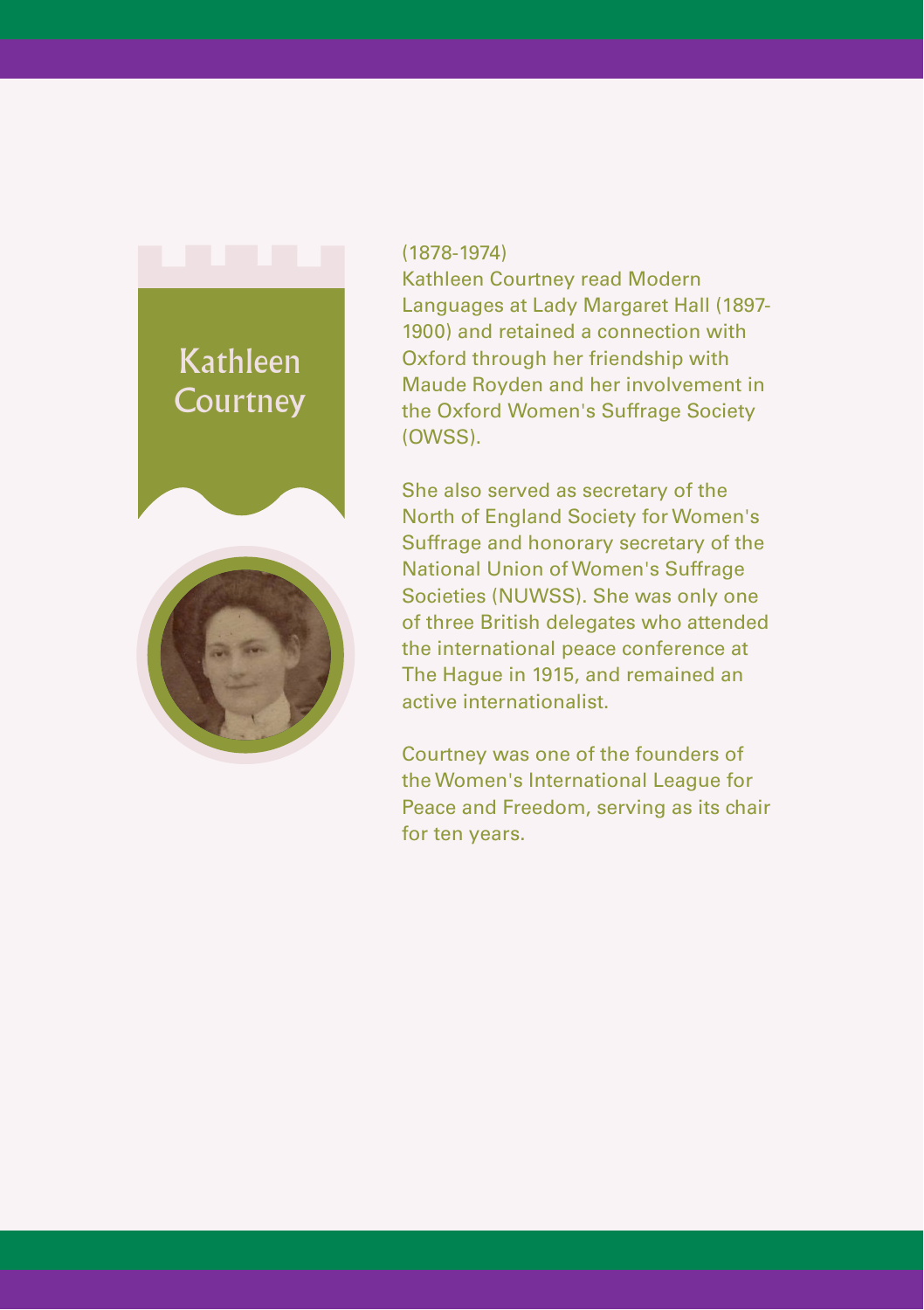## Emily **Wilding** Davison



#### (1872-1913)

Emily Wilding Davison studied at Royal Holloway College and St Hugh's Hall. She achieved first-class honours in English in the Oxford University exam for women, but could not graduate as Oxford degrees were closed to women.

She worked as a teacher and governess and became one of the most active members of the militant Women's Social and Political Union (WSPU).

She was involved in many forms of militancy for which she was imprisoned and force fed a number of times, but she is best known for the manner of her death at the Epsom Derby in 1913, where she was fatally injured by the King's horse.

Her funeral served as a powerful and mobilising representation of the suffrage movement and cemented her reputation as a suffrage martyr.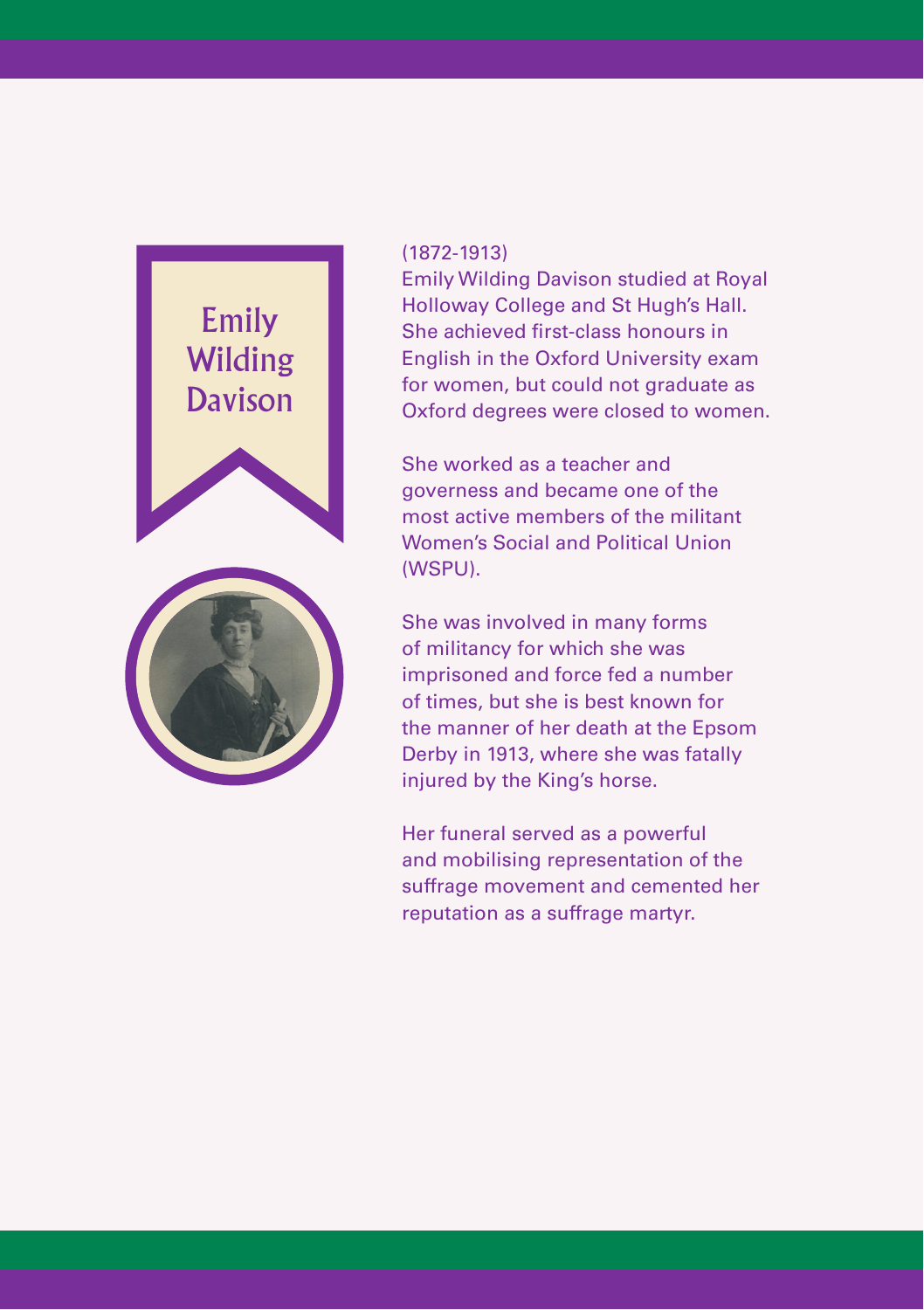## Helena Deneke



Helena Deneke studied at St Hugh's Hall and was placed in the first class of the English language and literature honour school in 1903. She subsequently served as librarian and tutor in German at St Hugh's before taking up the posts of bursar and tutor in German at Lady Margaret Hall in 1913.

Deneke was a committed suffragist, becoming very active in the Oxford Women Students' Society for Women's Suffrage (OWSSWS). In 1913 she joined the Suffrage Pilgrimage, processing with many other Oxford students and dons from Summertown into the city centre.



Hadow (1895-1940) Hadow was a committed campaigner for women's education and citizenship rights as well as an English scholar. She left Somerville in 1903 with firstclass honours in English language and literature, and subsequently taught at Bryn Mawr and at Lady Margaret Hall.

She served as president of the OWSSWS, secretary of the Cirencester branch of the NUWSS and remained active in a number of other suffrage and feminist societies throughout her life. Hadow became Principal of the Society of Oxford Home-Students in 1929 (later St Anne's College).



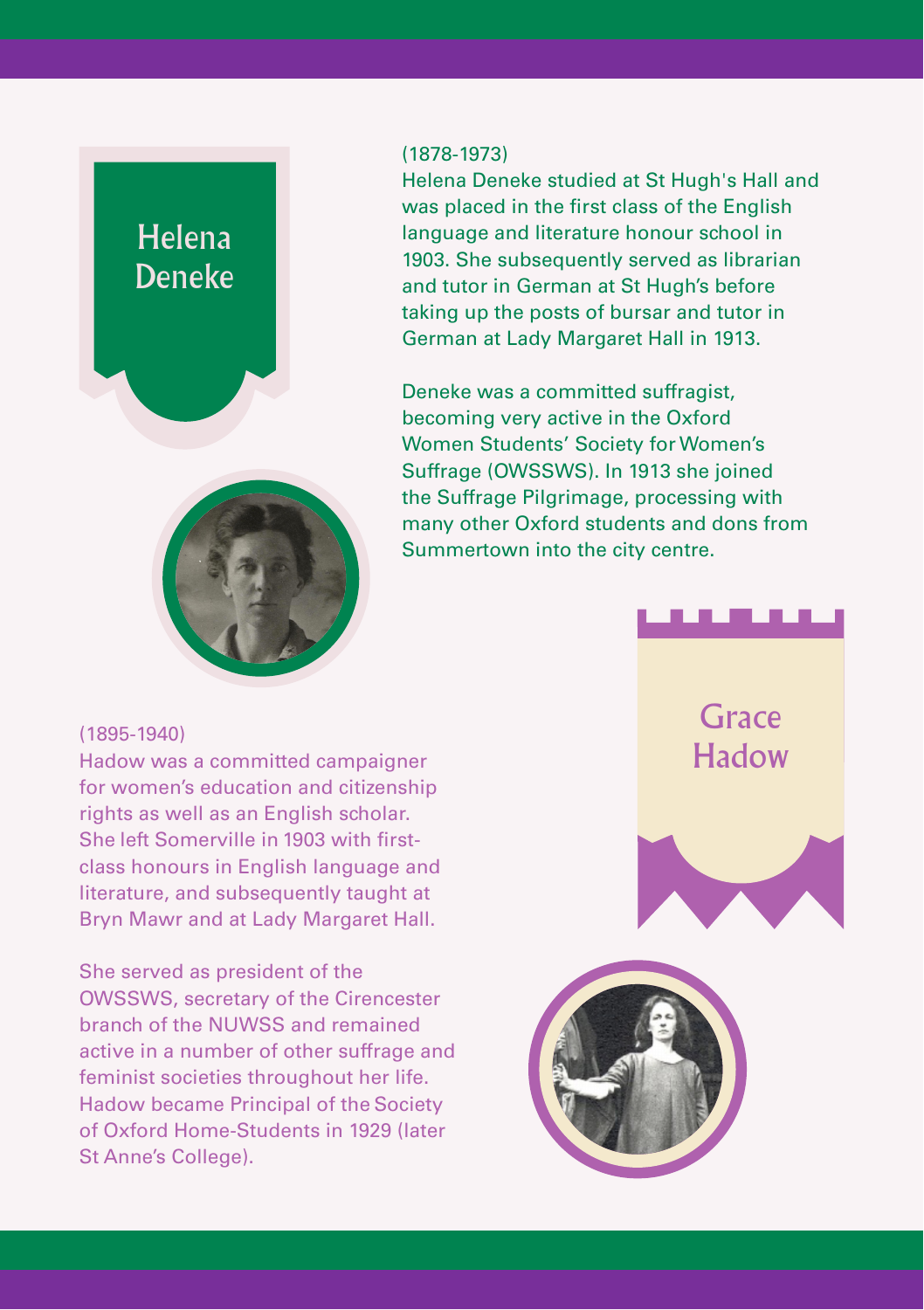## Margaret Haig **Thomas**



She remained committed to feminism for the rest of her life through her work in business, the Women's Industrial League, the Six Point Group, Time and Tide, a feminist magazine, and her own campaign to take her seat in the House of Lords.

#### (1879-1920)

Haverfield read Maths at Somerville (1900-1903) and subsequently became a tutor at St Hugh's. She was a very active member of the OWSS, serving as secretary from 1913, as well as supporting the OWSSWS.

She hosted many OWSS meetings at Winshields, the home she shared with her suffragist husband, Francis Haverfield, Camden Professor of Ancient History.

## **Winifred Haverfield**

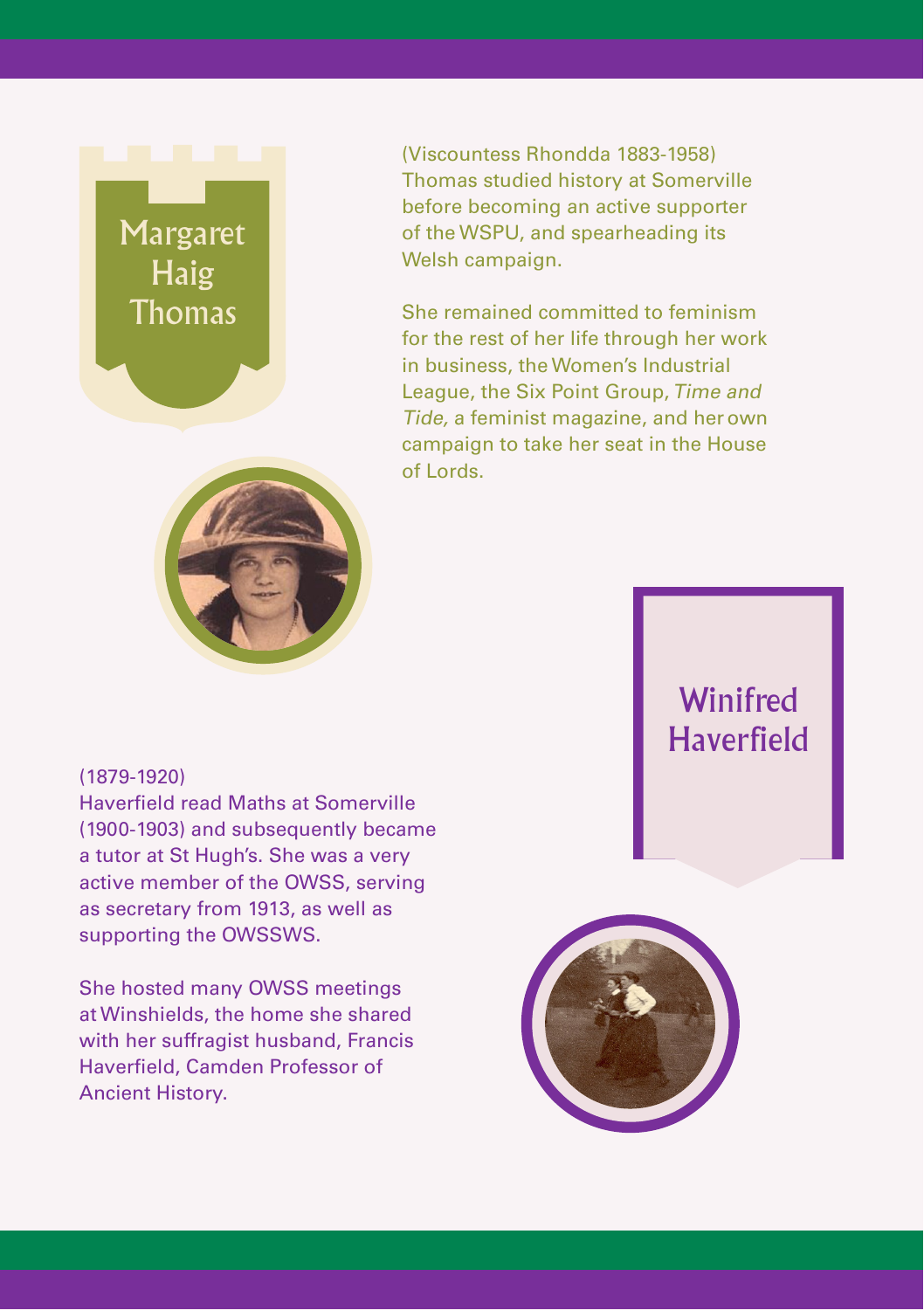# Eleanor Lodge

#### (1869-1936)

Lodge read history at Lady Margaret Hall and subsequently became the College's librarian, vice-principal and history tutor (1899-1921). She was active in the campaign to persuade Oxford to grant degrees to women and was the first woman to obtain the degree of DLitt from the university in 1928.



She was an OWSS member from 1906 and, according to Helena Deneke, carried the banner of the OWSSWS during the 1913 Pilgrimage.

(Second from left, wearing a hat)

### (1873-1954)

Educated at Girton College, Lorimer was appointed Fellow and Tutor in Classics at Somerville in 1896, where she spent the rest of her career.

She served on the committee of the OWSS and marched with Oxford suffrage pilgrims in 1913 before becoming actively involved with the Scottish Women's Hospital Service during the First World War.

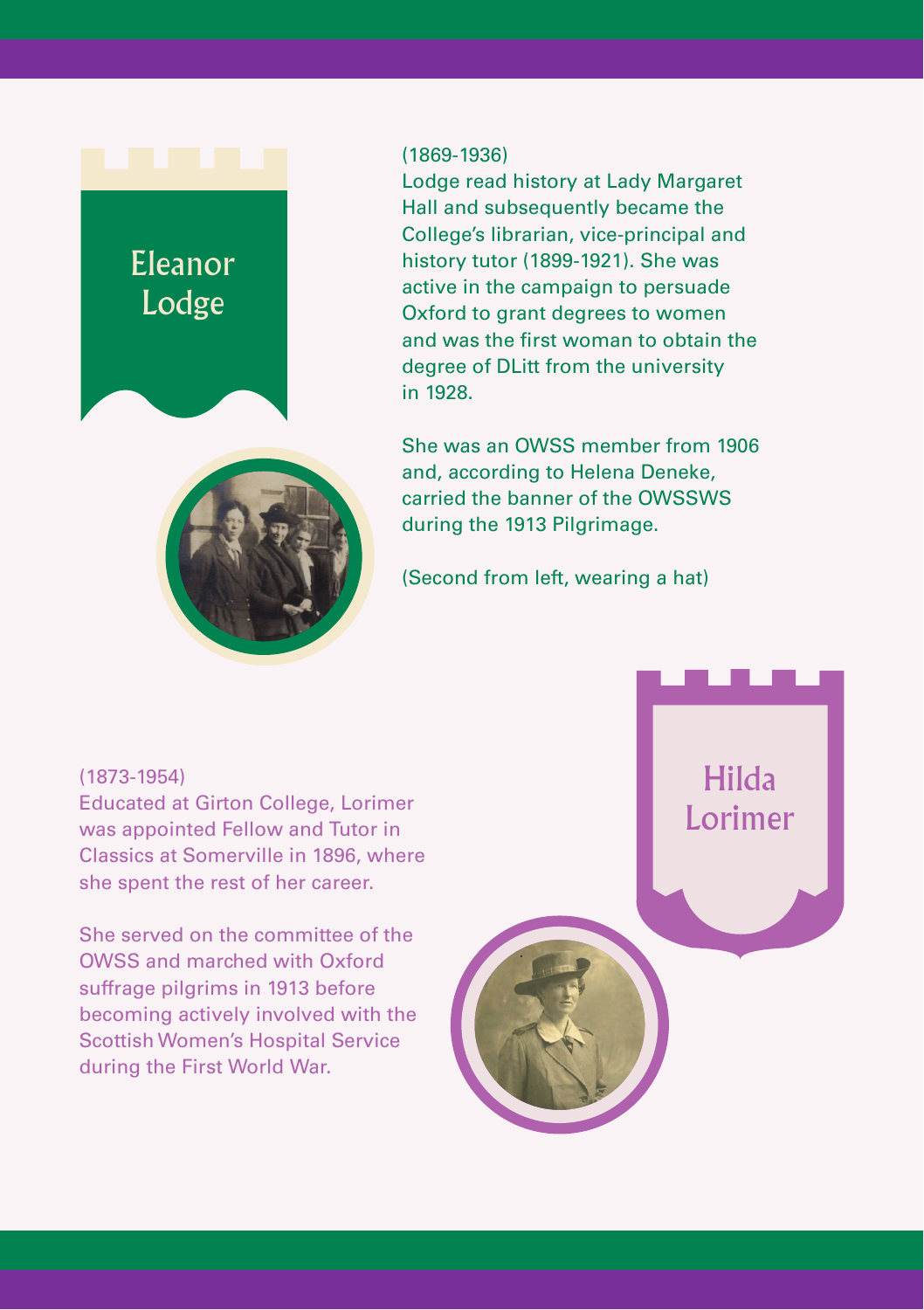## **Agnes** Maitland

#### (1849-1906)

A women's education campaigner and author, Agnes Maitland was appointed Principal of Somerville Hall in 1889. As a committed suffragist, she allowed the Oxford Women's Suffrage Society to hold its first public meeting at Somerville and remained active in the Society.



#### (1856-1933)

Margoliouth was a Syriac scholar and a founder member of the Oxford Women's Suffrage Society. The OWSS was launched from the home she shared with her suffragist husband, Prof. David Margoliouth, and 88 Woodstock Rd remained central to the Oxford movement.

Both were active in the Church League for Women's Suffrage and served on the executive committee of the OWSS. Jessie Margoliouth was a frequent suffrage speaker and chaired the OWSS from 1904-16.

## Jessie Payne Margoliouth



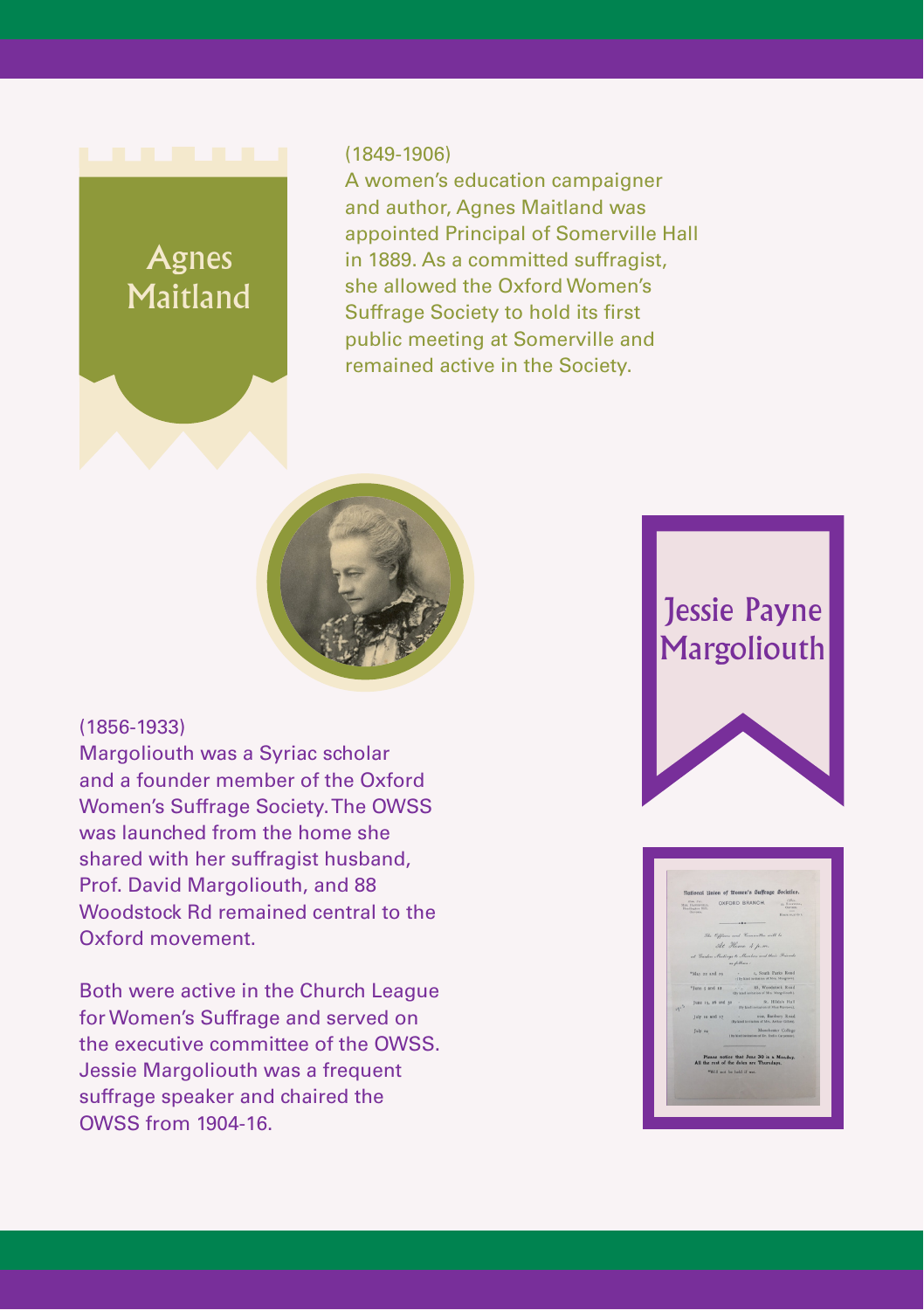## Clara Evelyn Mordan



Despite having little formal education herself, Clara Evelyn Mordan became a major supporter of women's university education after reading a paper on the subject by Annie Rogers.

The endowment of a scholarship and her subsequent bequest to St Hugh's made her the most important female benefactor of women's education in the period.



A committed suffragette, she also contributed generously to the WSPU, helping to fund their large demonstrations and campaigns.

Mordan was also active in the Church League for Women's Suffrage and served on the executive committee of the Central Society for Women's Suffrage.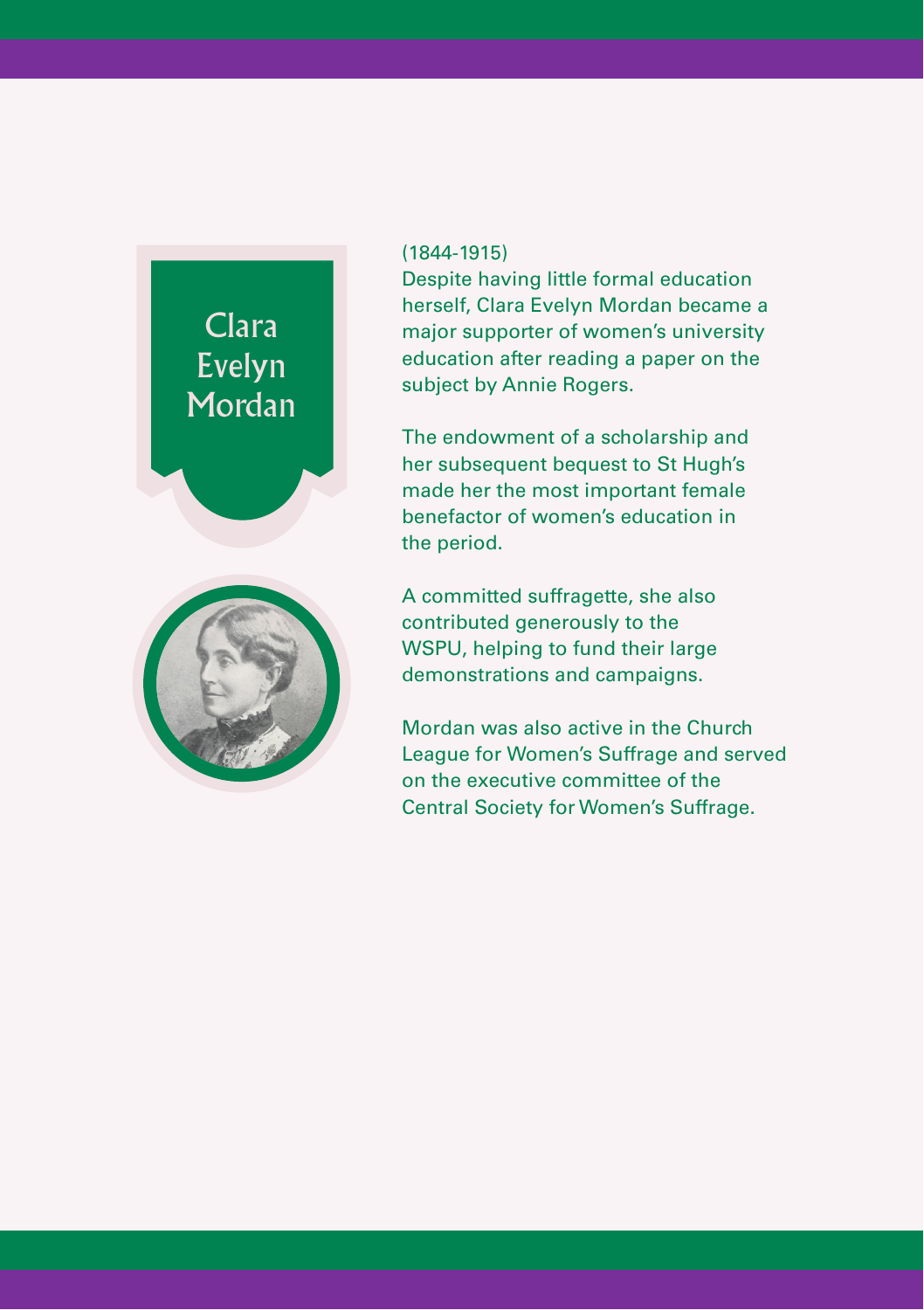## Eleanor Rathbone



#### (1872-1946)

Eleanor Rathbone was a leading suffragist, social investigator and welfare activist.

A Somervillian (1893-96), she served on the executive of the NUWSS from 1896, and along with several Oxford graduates supported the establishment of a University League for Promoting the Political Education of Women which would train women to organise for citizenship and suffrage.

Rathbone became a city councillor in Liverpool in 1909, succeeded Millicent Fawcett as president of the (renamed) National Union of Societies for Equal Citizenship in 1919, was an independent MP from 1929 and was a pioneer of family allowances.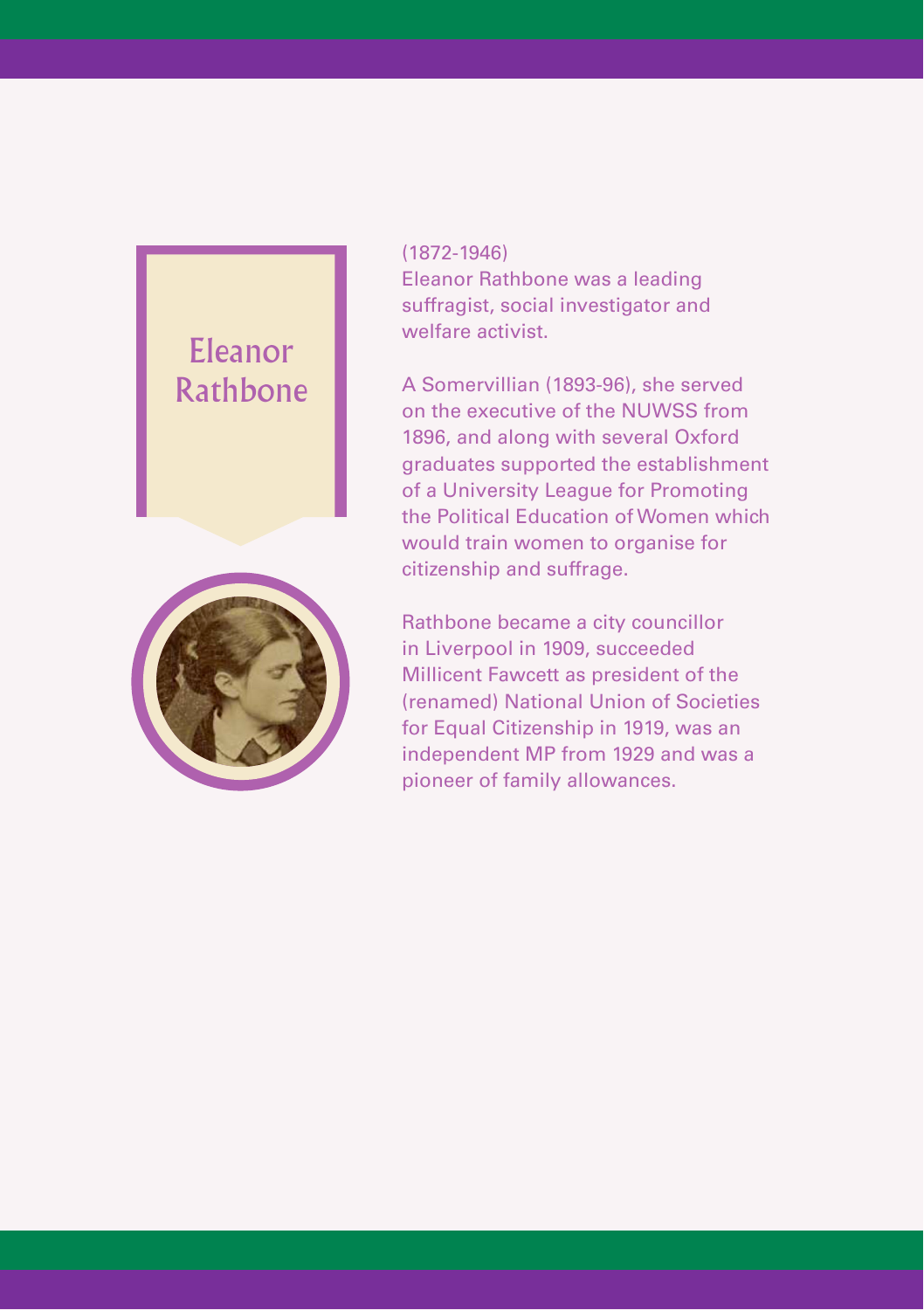

The Rhys family was one of the most important and active in Oxford Liberal, women's education and suffrage circles.

OWSS meetings were frequently held in the Lodgings at Jesus College, where the suffragist Prof. John Rhys was Principal. Myfanwy and Olwen Rhys were educated at Cambridge and Oxford respectively, and both taught at various women's colleges as well as being active suffragists.

Myfanwy was the first president of the OWSS and in common with her parents, served in a number of roles within the organisation. She was one of the delegation who carried the OWSS banner to London in 1908, and presented a bouquet of irises to Millicent Fawcett at the Albert Hall.



Olwen Rhys is the first on the left in the back row, sitting in the chair.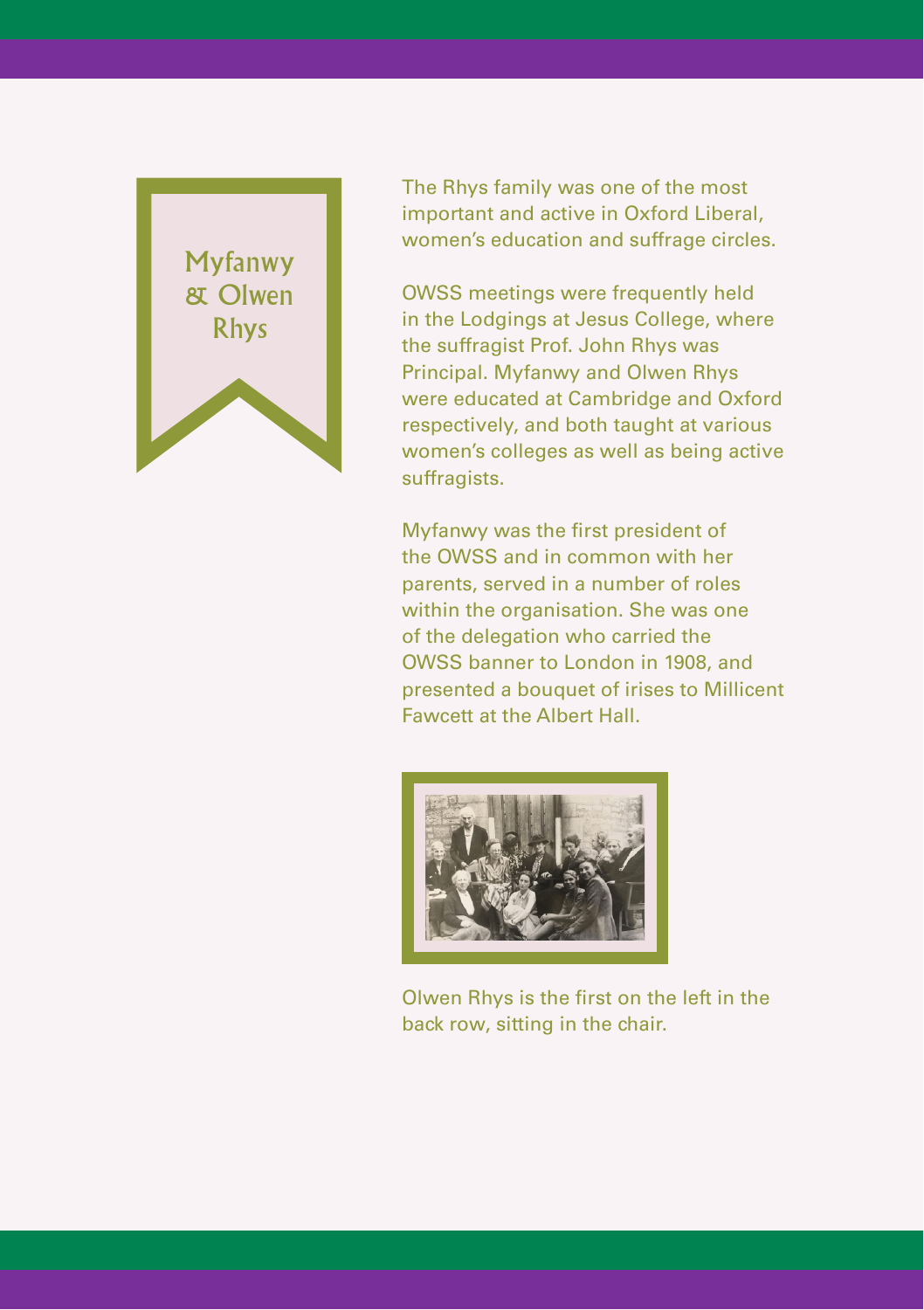## Margaret Robertson

#### (1882-1967)

A student at Somerville, Robertson left Oxford with first class honours in 1904, before becoming a teacher and a suffrage activist.

She was a permanent organiser for the NUWSS and a prolific public speaker for feminist, socialist and peace causes before becoming a local councillor.



#### (1856-1937)

Rogers was one of the leading lights of the women's education movement in Oxford, an early woman scholar and the University's first woman don.

She was secretary of the Society of Oxford Home-Students (later St Anne's College) and taught Classics at St Hugh's. Brought up in a liberal family, she was a member of the Women's Emancipation Union and the Oxford Women's Suffrage Society.

Annie Rogers

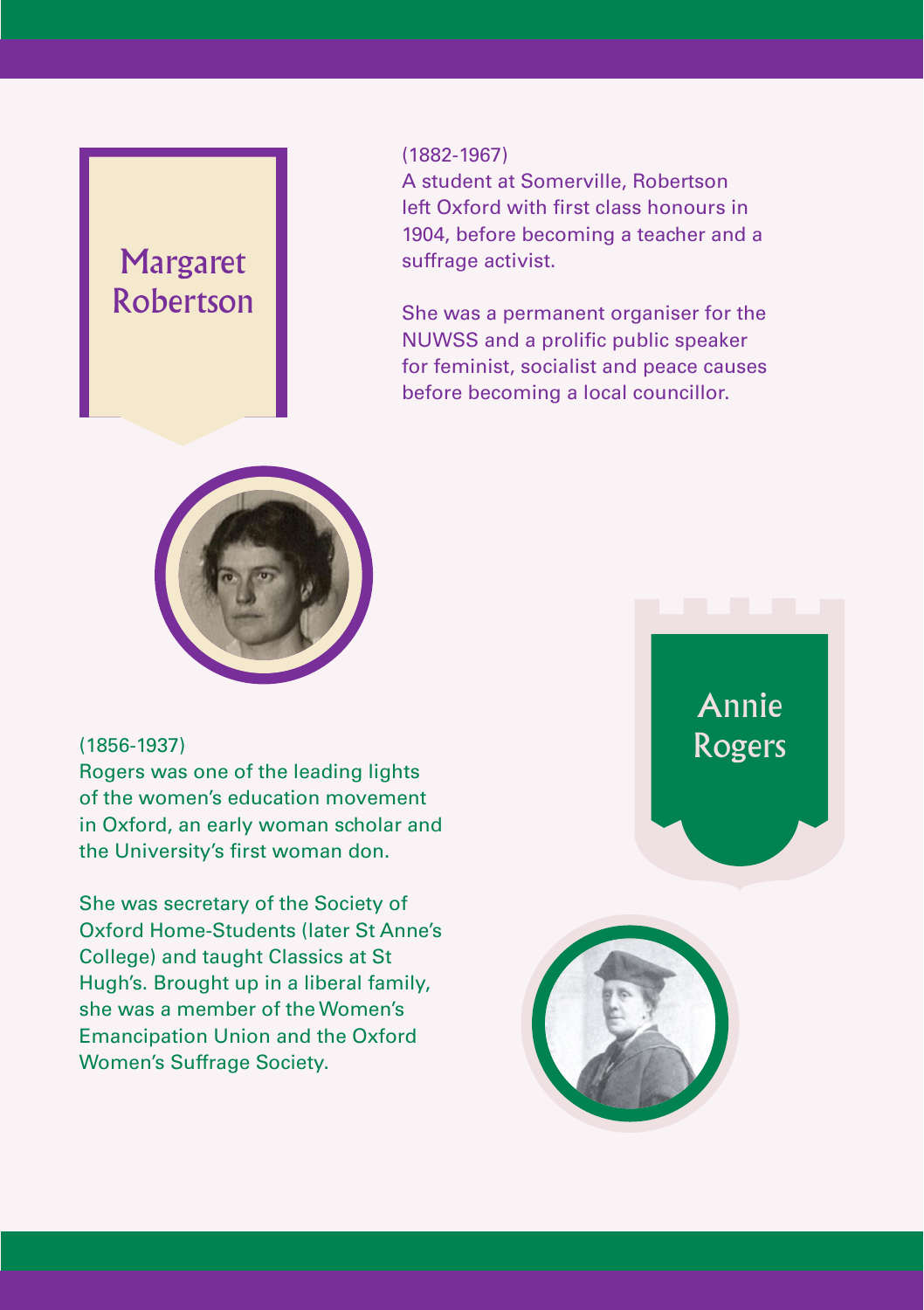## Maude Royden



#### (1876-1956)

A student at Lady Margaret Hall and later a teacher on the university's extension movement, Maude Royden became active in both the OWSS and the OWSSWS.

She subsequently served on the executive committee of the National Union of Women's Suffrage Societies and was the editor of Common Cause from 1912-14 as well as a secretary of the Church League for Women's Suffrage.

She broke with Millicent Fawcett over her support for the war effort, joining instead with pacifist Christians to oppose it. Active in social and pacifist organisations, she became Britain's most prominent campaigner for the ordination of women.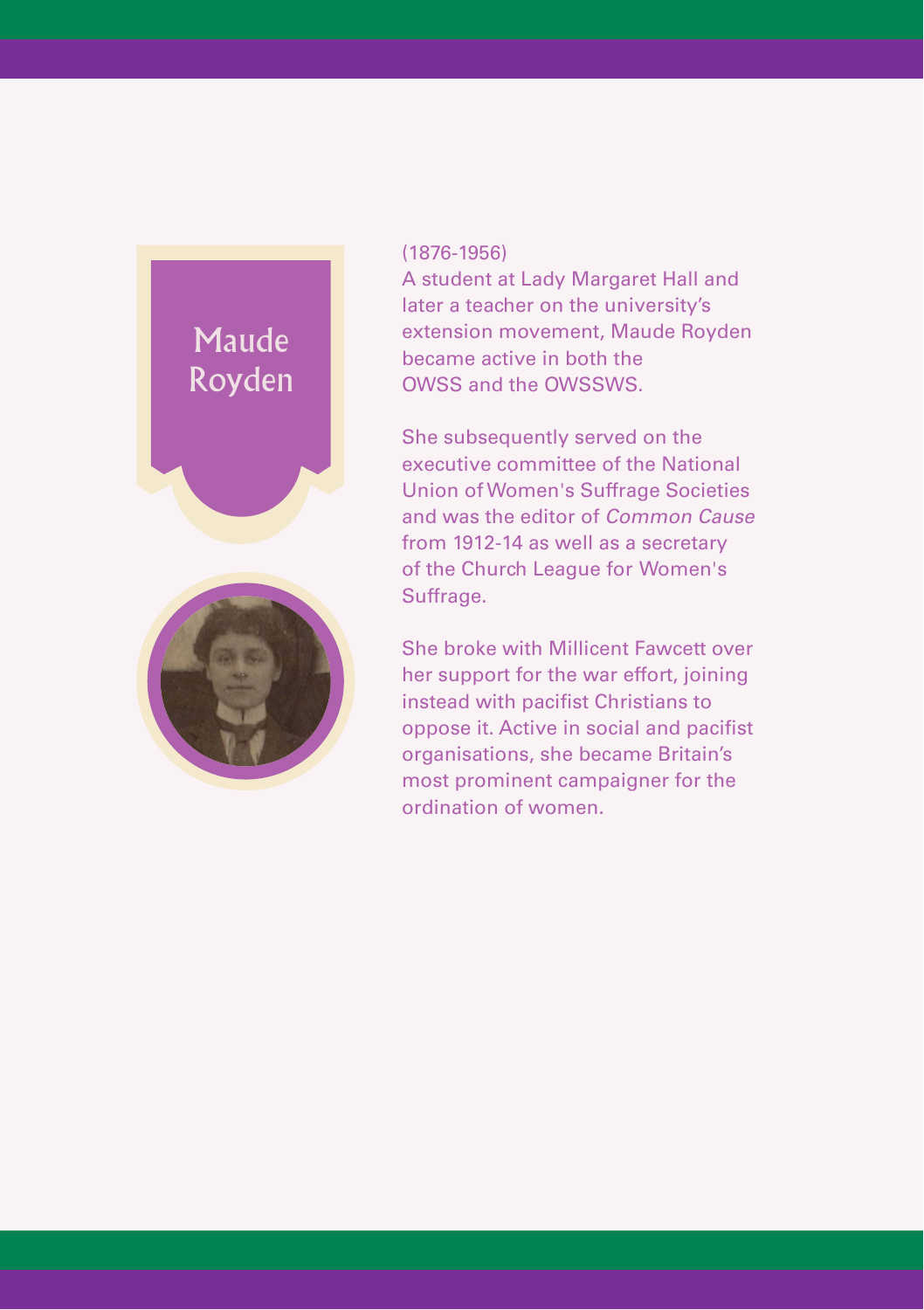## Further reading:

Katherine Bradley and Helen Sweet, Women in the Professions, Politics and Philanthropy 1840-1940, Bloomington, 2009.

Krista Cowman, Women of the Right Spirit: Paid Organisers of the Women's Social and Political Union, 1904-18, Manchester, 2007.

Elizabeth Crawford, The Women's Suffrage Movement: A Reference Guide, 1866-1928, London & New York, 2001.

Elizabeth Crawford, The Women's Suffrage Movement in Britain and Ireland: A Regional Survey, London, 2006.

Laura Mayhall, The Militant Suffrage Movement. Citizenship and Resistance in Britain, 1860-1930, New York, 2003.

June Purvis and Sandra Holton (eds), Votes for Women, London, 2000.

Jane Robinson, Hearts and Minds: The Untold Story of the Great Pilgrimage and How Women Won the Vote, London, 2018.